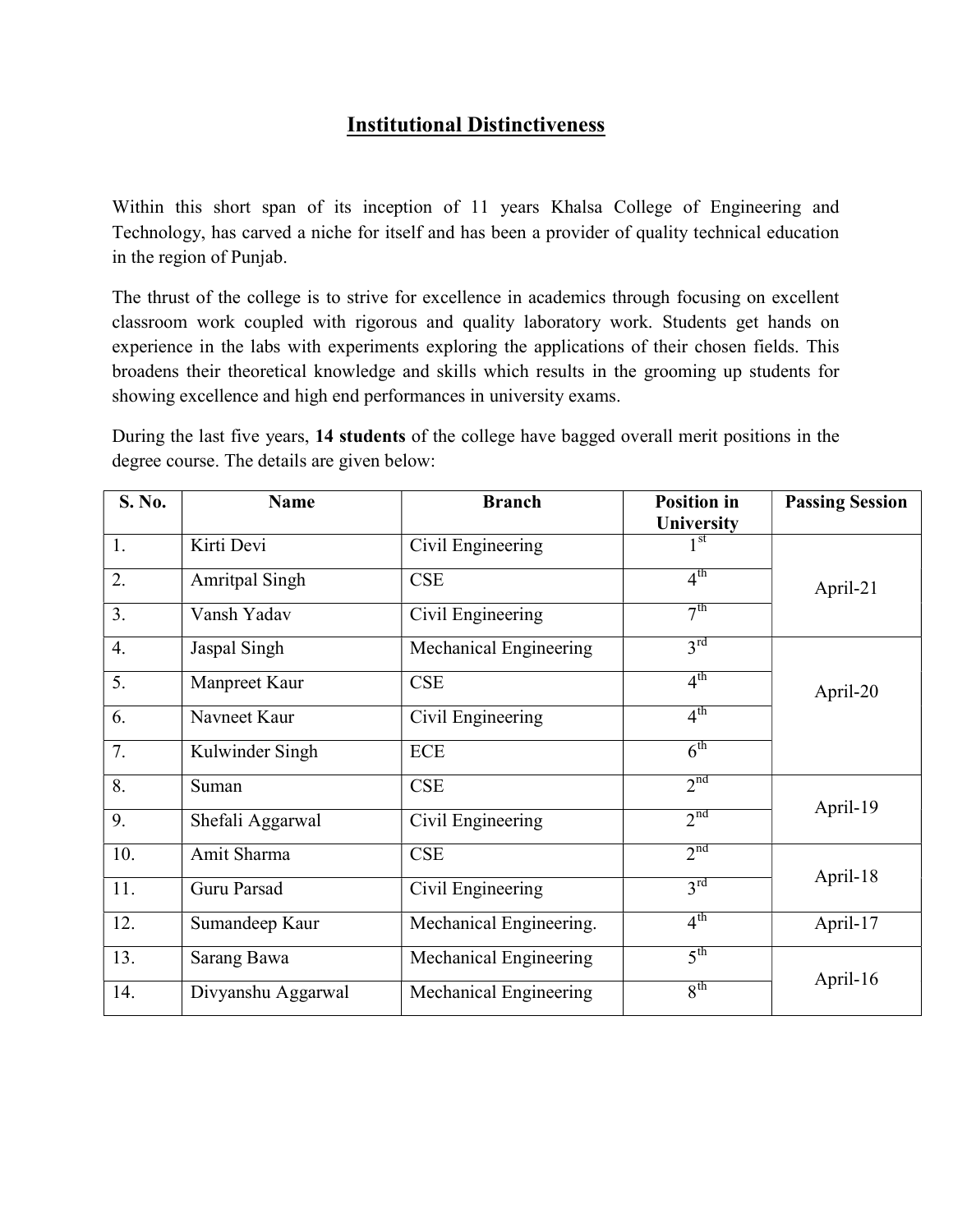Also year after year students have been bagging the first top 10 position in IKG Punjab Technical University exams. The details are given below:

| S. No. | <b>Name</b>           | <b>Branch/Sem</b>                               | <b>Position in University</b> |
|--------|-----------------------|-------------------------------------------------|-------------------------------|
| 1.     | Parminder Singh       | Mechanical Engineering/ $1st$ Sem               |                               |
| 2.     | Mehakdeep Kaur        | $ECE/3^{rd}$ Sem                                | $1^{\text{st}}$               |
| 3.     | Ritik Chouhan         | Civil Engineering/ $3^{rd}$ Sem                 | 1 <sup>st</sup>               |
| 4.     | Kriti Devi            | Civil Engineering/ $5th$ Sem                    | 1 <sup>st</sup>               |
| 5.     | Manpreet Kaur         | $CSE/7^{th}$ Sem                                | 1 <sup>st</sup>               |
| 6.     | Navneet Kaur          | Civil Engineering/ $7th$ Sem                    | 1 <sup>st</sup>               |
| 7.     | Sukhwinder Singh      | $ECE/7th$ Sem                                   | 1 <sup>st</sup>               |
| 8.     | Kulwinder Singh       | $ECE/7$ <sup>th</sup> Sem                       | $3^{\text{rd}}$               |
| 9.     | Manpreet Singh        | $CSE/7^{th}$ Sem                                | $3^{rd}$                      |
| 10.    | Rimpy Sharma          | $CSE/7^{th}$ Sem                                | $4^{\text{th}}$               |
| 11.    | Jaspinder Kaur        | $ECE/7th$ Sem                                   | $4^{\text{th}}$               |
| 12.    | Satish Kumar          | Mechanical Engineering/ $3^{rd}$ Sem            | 4 <sup>th</sup>               |
| 13.    | <b>Amritpal Singh</b> | $\overline{\text{CSE}/5^{\text{th}}}$ Sem       | $5^{\text{th}}$               |
| 14.    | Jaspal Singh          | Mechanical Engineering/7 <sup>th</sup> Sem      | $5^{\text{th}}$               |
| 15     | Simran                | $\overline{\text{CSE}/\text{1}^{\text{st}}$ Sem | 6 <sup>th</sup>               |
| 16.    | Monika Devi           | $ECE/7th$ Sem                                   | $6^{\text{th}}$               |
| 17.    | <b>Amritpal Singh</b> | $ECE/5^{th}$ Sem                                | 7 <sup>th</sup>               |
| 18.    | Amritanjali           | $CSE/7th$ Sem                                   | 7 <sup>th</sup>               |
| 19.    | Neha                  | $CSE/5^{th}$ Sem                                | 7 <sup>th</sup>               |
| 20.    | Harpreet Kaur         | Civil Engineering/7 <sup>th</sup> Sem           | 8 <sup>th</sup>               |
| 21.    | Karamjeet Kaur        | Civil Engineering/ $7th$ Sem                    | $8^{\text{th}}$               |
| 22.    | Shivam Kumar          | $CSE/7^{th}$ Sem                                | $R^{th}$                      |
| 23.    | Simranjit Kaur        | $ECE/7th$ Sem                                   | 8 <sup>th</sup>               |
| 24.    | Arjun Singh Virdi     | Civil Engineering/ $7th$ Sem                    | $10^{\text{th}}$              |
| 25.    | Vansh Yadav           | Civil Engineering/ $5^{\text{th}}$ Sem          | $10^{\text{th}}$              |
| 26.    | Muskan                | $CSE/5^{th}$ Sem                                | $10^{\text{th}}$              |

### Nov-2019 Examination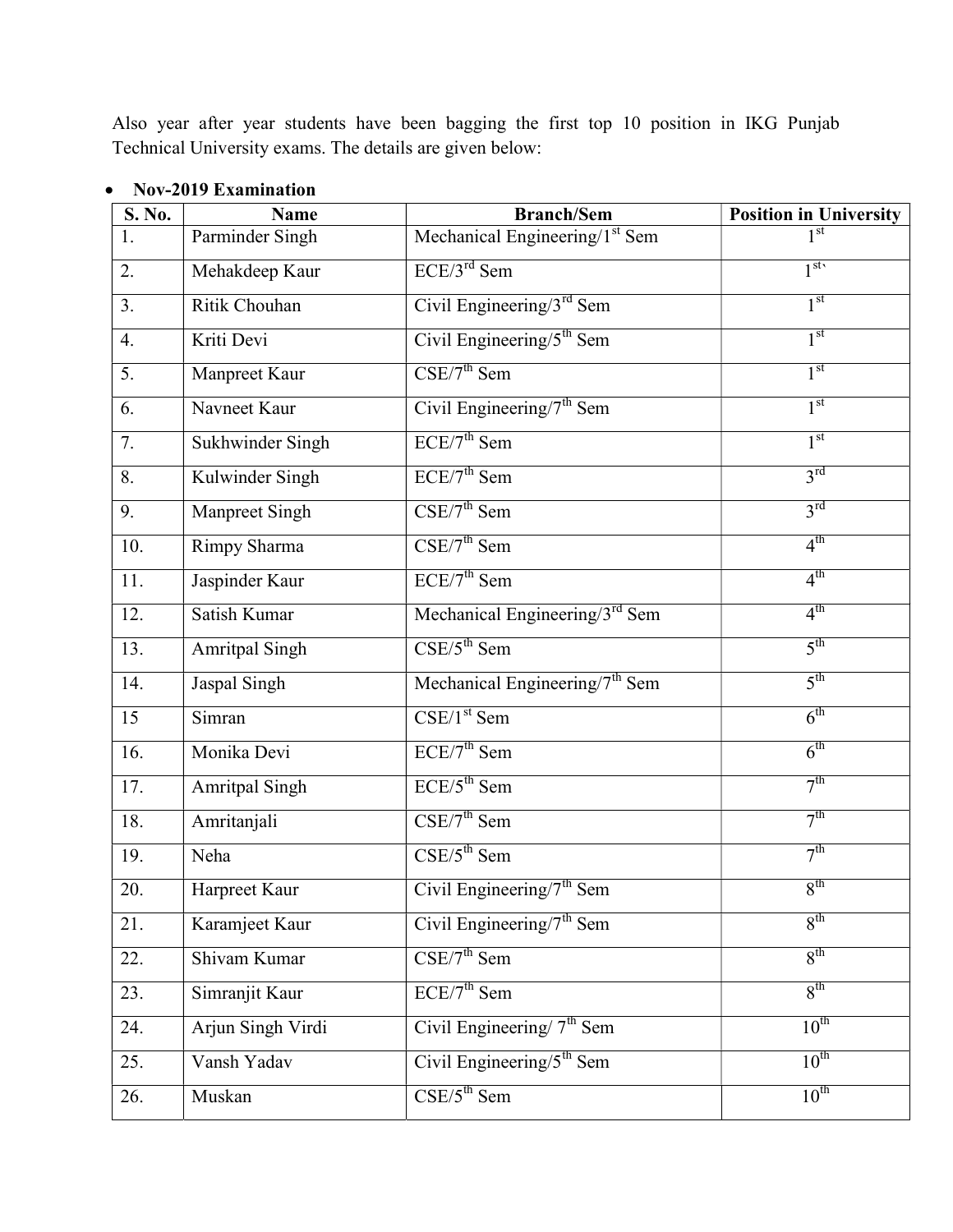| $\mathcal{L}$<br>$\sim$ $\prime$ . | Navjot Kaur     | $FCF/7^{\text{th}}$ Se<br>Sem | $10^{\text{th}}$ |
|------------------------------------|-----------------|-------------------------------|------------------|
| 28.                                | Chanchal Sharma | $FCF/7^{\text{th}}$ Se<br>Sem | $10^{\text{th}}$ |

# April-2019 Exams

| S. No.            | <b>Name</b>           | <b>Branch/Sem</b>                     | <b>Position in University</b> |
|-------------------|-----------------------|---------------------------------------|-------------------------------|
| 1.                | Satish Kumar          | Mechanical Engineering/ $2nd$ Sem     | 1 <sup>st</sup>               |
| 2.                | Simranjit Kaur        | $ECE/6^{th}$ Sem                      | 1 <sup>st</sup>               |
| 3.                | <b>Amritpal Singh</b> | $CSE/4^{th}$ Sem                      | 1 <sup>st</sup>               |
| $\overline{4}$ .  | Sukhwinder Singh      | $ECE/6^{th}$ Sem                      | 2 <sup>nd</sup>               |
| 5.                | Kriti Devi            | Civil Engineering/4 <sup>th</sup> Sem | 3 <sup>rd</sup>               |
| 6.                | Harpreet Kaur         | Civil Engineering/ $6th$ Sem          | 3 <sup>rd</sup>               |
| 7.                | Navneet Kaur          | Civil Engineering/ $6th$ Sem          | $3^{rd}$                      |
| 8.                | Shivani Fotra         | $ECE/4$ <sup>th</sup> Sem             | 4 <sup>th</sup>               |
| 9.                | Vansh Yadav           | Civil Engineering/4 <sup>th</sup> Sem | 4 <sup>th</sup>               |
| 10.               | Simran Jeet Kaur      | $CSE/6^{th}$ Sem                      | $4^{\text{th}}$               |
| 11.               | Kulwinder Singh       | $ECE/6^{th}$ Sem                      | $4^{\text{th}}$               |
| 12.               | Nitin Pal             | $ECE/2nd$ Sem                         | $5^{\text{th}}$               |
| 13.               | Manpreet Kaur         | $CSE/6^{th}$ Sem                      | 5 <sup>th</sup>               |
| 14.               | Shivam Kumar          | $CSE/6^{th}$ Sem                      | 7 <sup>th</sup>               |
| 15.               | Puneet Chhina         | $CSE/6^{th}$ Sem                      | 7 <sup>th</sup>               |
| $\overline{16}$ . | Ritik Chouhan         | Civil Engineering/ $2nd$ Sem          | 8 <sup>th</sup>               |
| 17.               | Muskan                | $CSE/4^{th}$ Sem                      | q <sup>th</sup>               |
| 18.               | Amritpal Singh        | $ECE/4$ <sup>th</sup> Sem             | q <sup>th</sup>               |
| 19.               | Rimpy Sharma          | $CSE/6^{th}$ Sem                      | q <sup>th</sup>               |
| 20.               | Manpreet Singh        | $CSE/6^{th}$ Sem                      | $10^{\text{th}}$              |
| 21.               | Karamjeet Kaur        | Civil Engineering/ $6th$ Sem          | $10^{\text{th}}$              |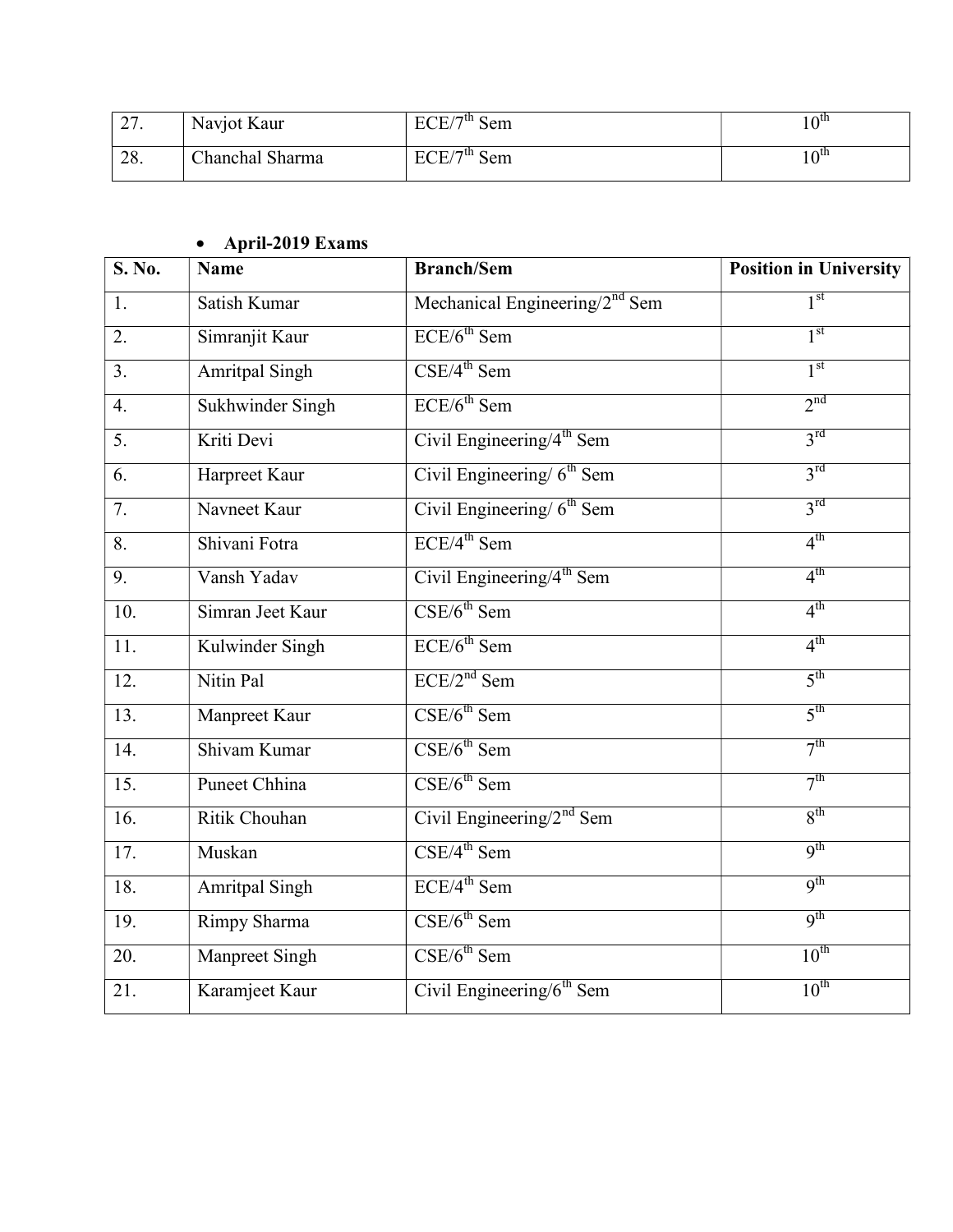| S. No. | <b>Name</b>      | <b>Branch/Sem</b>                                       | <b>Position in University</b> |
|--------|------------------|---------------------------------------------------------|-------------------------------|
| 1.     | Ritik Chouhan    | Civil Engineering/ $1st$ Sem                            | 1 <sup>st</sup>               |
| 2.     | Vansh Yadav      | $\overline{\text{Civil Engineering}}/3^{\text{rd}}$ Sem | 2 <sup>nd</sup>               |
| 3.     | Jaspal Singh     | Mechanical Engineering/5 <sup>th</sup> Sem              | 2 <sup>nd</sup>               |
| 4.     | Shefali Aggarwal | Civil Engineering/ $7th$ Sem                            | 2 <sup>nd</sup>               |
| 5.     | Satish Kumar     | Mechanical Engineering/ $1st$ Sem                       | 4 <sup>th</sup>               |
| 6.     | Sukhwinder Singh | $ECE/5th$ Sem                                           | 4 <sup>th</sup>               |
| 7.     | Kriti Devi       | Civil Engineering/ $3rd$ Sem                            | 5 <sup>th</sup>               |
| 8.     | Navjot Kaur      | $ECE/5th$ Sem                                           | 5 <sup>th</sup>               |
| 9.     | Navneet Kaur     | Civil Engineering/ $5th$ Sem                            | 6 <sup>th</sup>               |
| 10.    | Kulwinder Singh  | $ECE/5^{th}$ Sem                                        | 8 <sup>th</sup>               |
| 11.    | Simranjit Kaur   | $ECE/5^{th}$ Sem                                        | $8^{\text{th}}$               |
| 12.    | Ramandeep Kaur   | Mechanical Engineering/ $5th$ Sem                       | $10^{th}$                     |

## Nov-2018 Exams

### • Nov-2017 Exams

| S. No. | <b>Name</b>      | <b>Branch/Sem</b>                 | <b>Position in University</b> |
|--------|------------------|-----------------------------------|-------------------------------|
| 1.     | Suman            | $CSE/5^{th}$ Sem                  | 1 <sup>st</sup>               |
| 2.     | Manpreet Kaur    | $CSE/3^{rd}$ Sem                  | $2^{nd}$                      |
| 3.     | Arshpreet Kaur   | $CSE/5^{th}$ Sem                  | $4^{\text{th}}$               |
| 4.     | Simrandeep Kaur  | $CSE/5^{th}$ Sem                  | $4^{\text{th}}$               |
| 5.     | Amit Sharma      | $CSE/7^{th}$ Sem                  | $5^{\text{th}}$               |
| 6.     | Simranjeet Kaur  | $CSE/3^{rd}$ Sem                  | $5^{\text{th}}$               |
| 7.     | Jaspal Singh     | Mechanical Engineering/ $3rd$ Sem | $5^{\text{th}}$               |
| 8.     | Shefali Aggarwal | Civil Engineering/ $5th$          | 7 <sup>th</sup>               |
| 9.     | Deepshika        | Mechanical Engineering/ $7th$ Sem | $8^{\text{th}}$               |
| 10.    | Sumandeep Kaur   | $CSE/5^{th}$ Sem                  | 8 <sup>th</sup>               |
| 11.    | Karanbir Singh   | Mechanical Engineering/ $7th$ Sem | $q^{th}$                      |
| 12.    | Rimpy Sharma     | $CSE/3^{rd}$ Sem                  | 9 <sup>th</sup>               |
| 13.    | Ramandeep Kaur   | Mechanical Engineering/ $3rd$ Sem | q <sup>th</sup>               |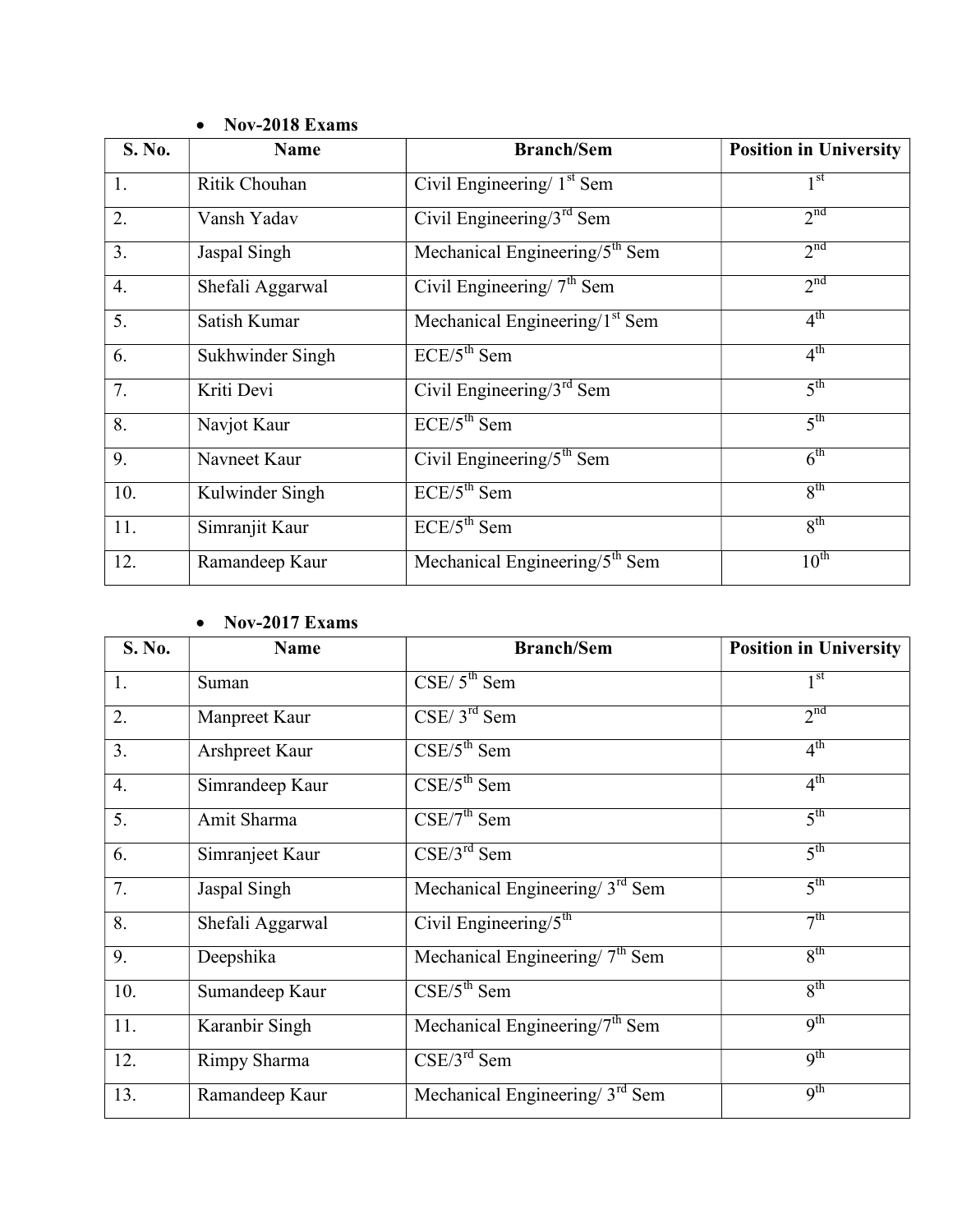## April-2017 Exams

| S. No. | <b>Name</b>    | <b>Branch/Sem</b>                                | <b>Position in University</b> |
|--------|----------------|--------------------------------------------------|-------------------------------|
|        | Sumandeep Kaur | $\mu$ Mechanical Engineering/7 <sup>th</sup> Sem | 4 th                          |

#### Nov-2016 Exams

| S. No. | Name               | <b>Branch/Sem</b>                          | <b>Position in University</b> |
|--------|--------------------|--------------------------------------------|-------------------------------|
|        | Sarang Bawa        | Mechanical Engineering/8 <sup>th</sup> Sem |                               |
|        | Divyanshu Aggarwal | Mechanical Engineering/ $8th$ Sem          | οm                            |

## April-2016 Exams

| S. No. | <b>Name</b>    | <b>Branch/Sem</b>          | <b>Position in University</b> |
|--------|----------------|----------------------------|-------------------------------|
|        | Sumandeep Kaur | Mechnaical Engg/ $6th$ Sem | ∍ra                           |
|        | Amit Sharma    | $CSE/4^{th}$ Sem           | πth                           |

### Nov-2015 Exams

| S. No. | Name          | <b>Branch/Sem</b>            | <b>Position in University</b> |
|--------|---------------|------------------------------|-------------------------------|
|        | Deepak Maurya | Civil Engineering/ $5th$ Sem |                               |
|        | Guru Prashad  | Civil Engineering $3rd$ Sem  | - tn                          |

## April-2015 Exams

| S. No. | <b>Name</b>    | <b>Branch/Sem</b>                           | <b>Position in University</b> |
|--------|----------------|---------------------------------------------|-------------------------------|
|        | Vishal Jaiswal | Mechanical Engineering $/4th$ Sem           | $2^{nd}$                      |
|        | Sumandeep Kaur | Mechanical Engineering/ 4 <sup>th</sup> Sem | $2^{\text{rd}}$               |
|        | Amit Sharma    | $CSE/2^{nd}$ Sem                            | 4 <sup>th</sup>               |
|        | Sarang Bawa    | Mechanical Engineering/6 <sup>th</sup> Sem  | $\mathsf{K}^{\text{In}}$      |

# Overall Degree Topper (April - May 2015)

| S. No.   | <b>Name</b>     | <b>Branch</b>     | <b>Position in University</b> |
|----------|-----------------|-------------------|-------------------------------|
| . .      | Chetanjit singh | Civil Engineering | - u1                          |
| <u>.</u> | Sonia           |                   | <b>7U</b>                     |